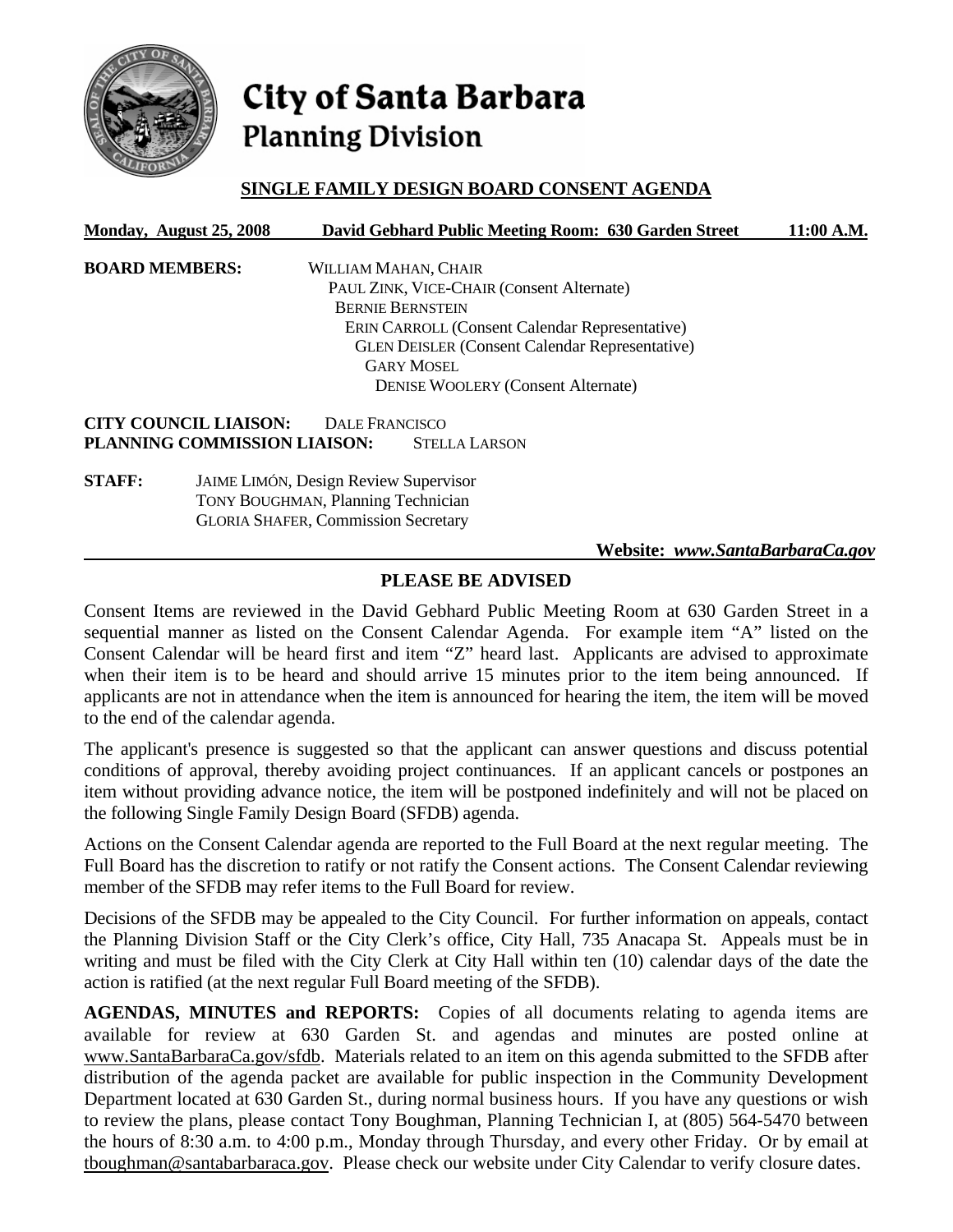**AMERICANS WITH DISABILITIES ACT:** In compliance with the Americans with Disabilities Act, if you need special assistance to gain access to, comment at, or participate in this meeting, please contact the Planning Division at 805-564-5470. If possible, notification at least 48 hours prior to the meeting will enable the City to make reasonable arrangements in most cases.

**POSTING:** On Thursday, August 21, 2008 at 4:00 p.m., this Agenda was duly posted on the indoor and outdoor bulletin boards at the Community Development Department, 630 Garden Street, and online at www.SantaBarbaraCa.gov/sfdb.

**PUBLIC COMMENT:** Any member of the public may address the Single Family Design Board Consent Representative for up to two minutes on any subject within their jurisdiction that is not scheduled for a public discussion before the Board on that day.

# **REVIEW AFTER FINAL**

# **A. 1433 SAN MIGUEL AVE E-3/SD-3 Zone**

 Assessor's Parcel Number: 045-132-031 Application Number: MST2008-00092 Owner: T. Jason Vedder Designer: Carlos Grano

(Proposal to demolish an existing wood deck and stairway and construct a new 384 square foot second story deck, trellis, stairway, and 384 square foot first floor deck. Also proposed is to replace the south elevation siding with new siding, add new doors and windows, and remodel the interior of an existing two-story single family residence in the non-appealable jurisdiction of the Coastal Zone.)

**(Review After Final for alterations to exterior stairs and deck and relocation of spa.)** 

# **NEW ITEM**

### **B. 707 CHIQUITA RD E-2 Zone**

 Assessor's Parcel Number: 031-132-009 Application Number: MST2008-00389 Owner: John Kevin Gleason Architect: Robert Mehl

(Proposal to construct a new 95 square foot trellis at the front of an existing single-family residence on a 13,073 square foot lot in the Hillside Design District. Staff Hearing Officer approval of a Zoning Modification is requested for the trellis to encroach into the front setback.)

# **(Comments only; project requires Staff Hearing Officer approval of a Modification.)**

### **NEW ITEM**

### **C.** 762 WESTMONT RD **R-1 Zone**

 Assessor's Parcel Number: 013-103-001 Application Number: MST2008-00372 Owner: Arnold and Catherine Christensen Living Trust Applicant: Joseph Copley

(Proposal to replace existing approximately 3 foot tall Allan block walls with a new 6 foot tall reinforced concrete retaining wall. No grading is proposed on the 20,758 square foot lot with an existing single-family residence in the Hillside Design District.)

### **(Action may be taken if sufficient information is provided.)**